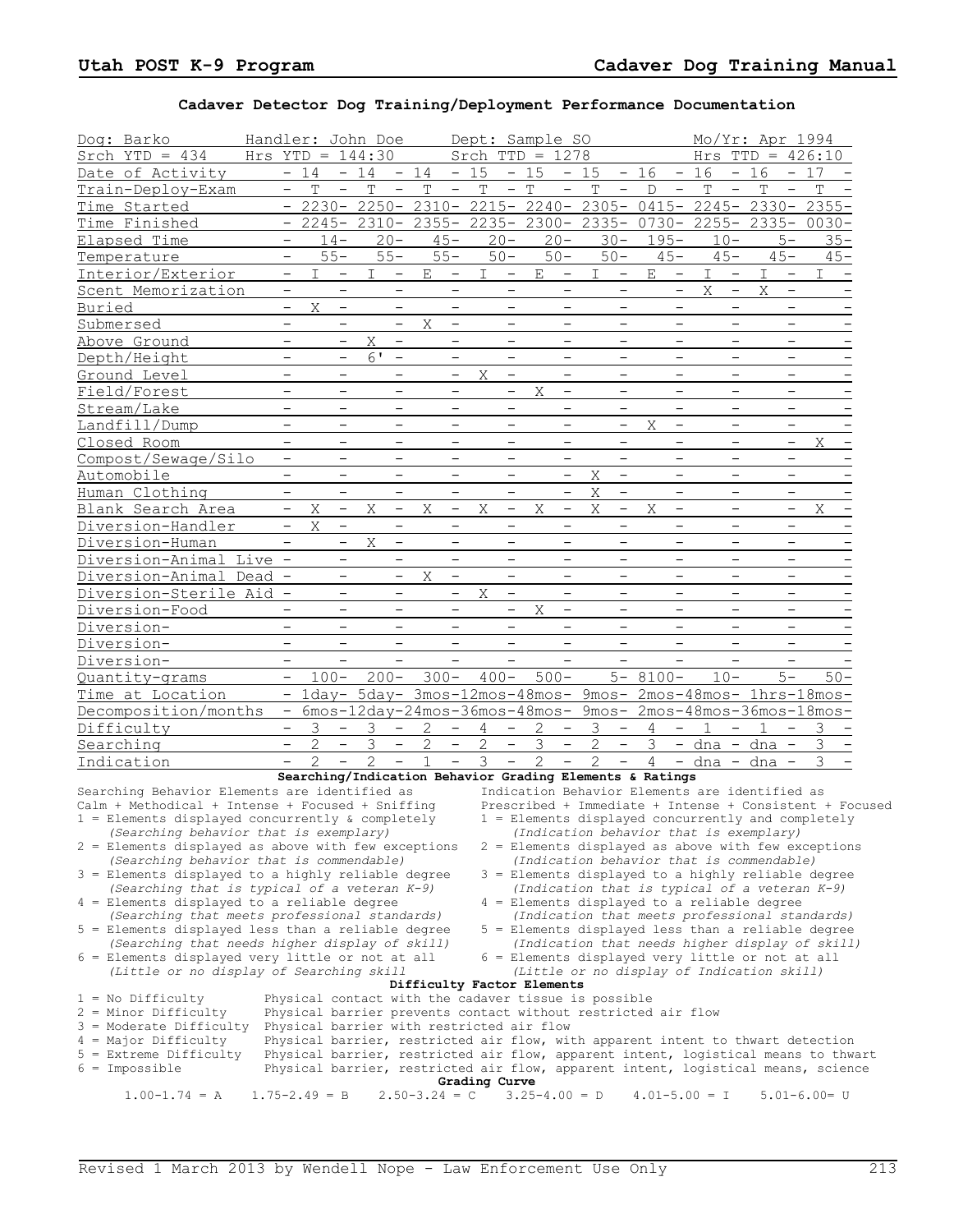## **Comments or Explanations**

(intended to be the back side of the previous page) 16 Apr 0415 hrs. Called out to conduct a sniff in a private landfill where an infant was believed to be entombed. See Incident Report 94-XXXX.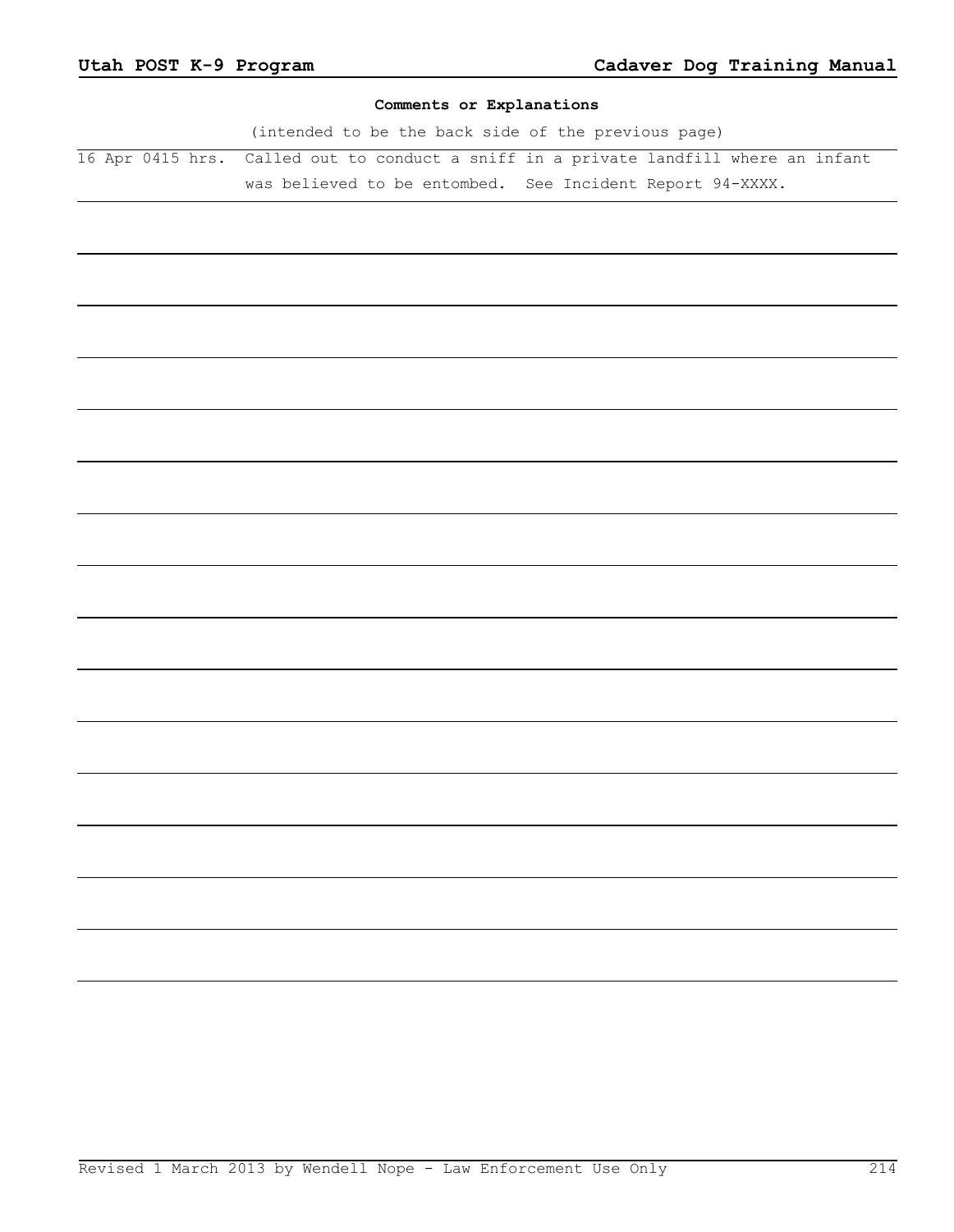## **Cadaver Detector Dog Training/Deployment Performance Documentation**

| Dog:                                                                                                                                                  | Handler:                        |                          |                          | Dept:                    |                                           |                          |                                                                                                                       |                          | Mo/Yr:                   |                                                                                                                                                                       |                                                         |
|-------------------------------------------------------------------------------------------------------------------------------------------------------|---------------------------------|--------------------------|--------------------------|--------------------------|-------------------------------------------|--------------------------|-----------------------------------------------------------------------------------------------------------------------|--------------------------|--------------------------|-----------------------------------------------------------------------------------------------------------------------------------------------------------------------|---------------------------------------------------------|
| $Stch YTD =$                                                                                                                                          | $Hrs$ $YTD =$                   |                          |                          |                          | $Srch$ TTD =                              |                          |                                                                                                                       |                          | $Hrs$ TTD =              |                                                                                                                                                                       |                                                         |
| Date of Activity                                                                                                                                      | $-$                             | $\overline{\phantom{m}}$ | $\qquad \qquad -$        | $-$                      | $\qquad \qquad -$                         | $\qquad \qquad -$        | $\qquad \qquad -$                                                                                                     | $\qquad \qquad -$        | $\overline{\phantom{a}}$ | $\overline{\phantom{0}}$                                                                                                                                              |                                                         |
| Train-Deploy-Exam                                                                                                                                     | -                               | $\overline{\phantom{m}}$ | $\overline{\phantom{m}}$ | -                        | $\overline{\phantom{0}}$                  | -                        | $\qquad \qquad -$                                                                                                     | -                        | $\qquad \qquad -$        | $\qquad \qquad -$                                                                                                                                                     |                                                         |
| Time Started                                                                                                                                          | —                               | $\overline{\phantom{m}}$ | $\overline{\phantom{0}}$ | $\overline{\phantom{0}}$ | $\overline{\phantom{0}}$                  | $\qquad \qquad -$        | $\overline{\phantom{0}}$                                                                                              | $\overline{\phantom{0}}$ | $\overline{\phantom{m}}$ | $\overline{\phantom{0}}$                                                                                                                                              |                                                         |
| Time Finished                                                                                                                                         |                                 | $\overline{\phantom{m}}$ |                          | $\overline{\phantom{m}}$ | $\overline{\phantom{0}}$                  | $\overline{\phantom{0}}$ | $\overline{\phantom{0}}$                                                                                              |                          | $\overline{\phantom{m}}$ | $\overline{\phantom{0}}$                                                                                                                                              | $\overline{\phantom{m}}$                                |
| Elapsed Time                                                                                                                                          | $\equiv$                        | $\overline{\phantom{0}}$ | $\overline{\phantom{0}}$ | $\overline{\phantom{0}}$ | $\equiv$                                  | $\overline{\phantom{0}}$ | $\overline{\phantom{0}}$                                                                                              | $\equiv$                 | $\overline{\phantom{0}}$ | $\equiv$                                                                                                                                                              | $\qquad \qquad -$                                       |
| Temperature                                                                                                                                           | $\qquad \qquad -$               | $\overline{\phantom{m}}$ | $\qquad \qquad -$        | $\qquad \qquad -$        | $\qquad \qquad -$                         | $\qquad \qquad -$        | $\qquad \qquad -$                                                                                                     | $\overline{\phantom{a}}$ | $\overline{\phantom{m}}$ | $\overline{\phantom{a}}$                                                                                                                                              | $\overline{\phantom{a}}$                                |
| Interior/Exterior                                                                                                                                     | -                               | $\qquad \qquad -$        | $\qquad \qquad -$        | -                        |                                           | -                        |                                                                                                                       | -                        | $\qquad \qquad -$        | $\overline{\phantom{0}}$                                                                                                                                              |                                                         |
| Scent Memorization                                                                                                                                    | $\qquad \qquad -$               | $\overline{\phantom{0}}$ |                          | $\overline{\phantom{0}}$ | —                                         | $\overline{\phantom{0}}$ | $\overline{\phantom{0}}$                                                                                              | —                        | $\overline{\phantom{0}}$ | $\overline{\phantom{0}}$                                                                                                                                              | $\overline{\phantom{m}}$                                |
| Buried                                                                                                                                                |                                 | $\overline{\phantom{m}}$ |                          | $\overline{\phantom{0}}$ | $\overline{\phantom{0}}$                  | $\overline{\phantom{0}}$ |                                                                                                                       | $\overline{\phantom{0}}$ | $\overline{\phantom{m}}$ | $\overline{\phantom{0}}$                                                                                                                                              | $\overline{\phantom{m}}$                                |
| Submersed                                                                                                                                             | $\equiv$                        | $\overline{\phantom{m}}$ | $\overline{\phantom{0}}$ | $-$                      | $\overline{\phantom{0}}$                  | $\overline{\phantom{0}}$ | $\overline{\phantom{0}}$                                                                                              | $\overline{\phantom{0}}$ | $\overline{\phantom{0}}$ | $\overline{\phantom{0}}$                                                                                                                                              | $\qquad \qquad -$                                       |
| Above Ground                                                                                                                                          | $\qquad \qquad -$               | $\overline{\phantom{m}}$ | $\qquad \qquad -$        | $\qquad \qquad -$        | $\qquad \qquad -$                         | $\qquad \qquad -$        | $\qquad \qquad -$                                                                                                     | $\qquad \qquad -$        | $\overline{\phantom{m}}$ | $\qquad \qquad -$                                                                                                                                                     | $\overline{\phantom{m}}$                                |
| Depth/Height                                                                                                                                          | -                               | $\qquad \qquad -$        | $\qquad \qquad -$        | -                        | $\overline{\phantom{0}}$                  | -                        |                                                                                                                       | -                        | $\qquad \qquad -$        | $\qquad \qquad -$                                                                                                                                                     | $\overline{a}$                                          |
| Ground Level                                                                                                                                          | $\overline{\phantom{0}}$        | $\overline{\phantom{m}}$ |                          | $\overline{\phantom{0}}$ | $\overline{\phantom{0}}$                  | $\qquad \qquad -$        |                                                                                                                       | $\overline{\phantom{0}}$ | $\overline{\phantom{m}}$ | $\overline{\phantom{0}}$                                                                                                                                              |                                                         |
| Field/Forest                                                                                                                                          |                                 | $\overline{\phantom{m}}$ |                          | $\overline{\phantom{m}}$ | $\overline{\phantom{0}}$                  | $\overline{\phantom{m}}$ |                                                                                                                       |                          | $\overline{\phantom{m}}$ | $\qquad \qquad -$                                                                                                                                                     | $\overline{\phantom{m}}$                                |
| Stream/Lake                                                                                                                                           | $\equiv$                        | $\overline{\phantom{0}}$ | $\overline{\phantom{0}}$ | $\overline{\phantom{0}}$ | $\equiv$                                  | $\qquad \qquad -$        | $\overline{\phantom{0}}$                                                                                              | $\equiv$                 | $\overline{\phantom{0}}$ | $\overline{\phantom{0}}$                                                                                                                                              | $\qquad \qquad -$                                       |
| Landfill/Dump                                                                                                                                         | $\qquad \qquad -$               | $\overline{\phantom{m}}$ | $\qquad \qquad -$        | $\qquad \qquad -$        | $\qquad \qquad -$                         | $\qquad \qquad -$        | $\qquad \qquad -$                                                                                                     | $\overline{\phantom{a}}$ | $\overline{\phantom{m}}$ | $\overline{\phantom{a}}$                                                                                                                                              | $\overline{\phantom{a}}$                                |
| Closed Room                                                                                                                                           | -                               | $\qquad \qquad -$        | $\qquad \qquad -$        | -                        | $\qquad \qquad$                           | -                        |                                                                                                                       | -                        | $\qquad \qquad -$        | $\overline{\phantom{0}}$                                                                                                                                              |                                                         |
| Compost/Sewage/Silo                                                                                                                                   | $\overline{\phantom{0}}$        | $\qquad \qquad -$        |                          | $\overline{\phantom{0}}$ | $\overline{\phantom{0}}$                  | $\overline{\phantom{0}}$ | $\overline{\phantom{0}}$                                                                                              | $\overline{\phantom{0}}$ | $\qquad \qquad -$        | $\overline{\phantom{0}}$                                                                                                                                              | $\overline{\phantom{m}}$                                |
| Automobile                                                                                                                                            |                                 | $\overline{\phantom{m}}$ |                          | $\overline{\phantom{0}}$ | $\overline{\phantom{0}}$                  | $\overline{\phantom{0}}$ | $\overline{\phantom{0}}$                                                                                              | $\overline{\phantom{0}}$ | $\overline{\phantom{m}}$ | $\overline{\phantom{0}}$                                                                                                                                              | $\overline{\phantom{m}}$                                |
| Human Clothing                                                                                                                                        | $\equiv$                        | $\overline{\phantom{0}}$ | $\overline{\phantom{0}}$ | $-$                      | $\overline{\phantom{0}}$                  | $\qquad \qquad -$        | $\overline{\phantom{0}}$                                                                                              | $\equiv$                 | $\overline{\phantom{a}}$ | $\overline{\phantom{0}}$                                                                                                                                              | $\qquad \qquad -$                                       |
| Diversion-Handler                                                                                                                                     | $\qquad \qquad -$               | $\overline{\phantom{m}}$ | $\qquad \qquad -$        | $\qquad \qquad -$        | $\qquad \qquad -$                         | $\qquad \qquad -$        | $\qquad \qquad -$                                                                                                     | $\qquad \qquad -$        | $\overline{\phantom{m}}$ | $\overline{\phantom{a}}$                                                                                                                                              | $\overline{\phantom{a}}$                                |
| Diversion-Human                                                                                                                                       | $\qquad \qquad -$               | $\qquad \qquad -$        | $\qquad \qquad -$        | -                        | $\overline{\phantom{0}}$                  | -                        |                                                                                                                       | -                        | $\qquad \qquad -$        | $\qquad \qquad -$                                                                                                                                                     | $\overline{a}$                                          |
| Diversion-Animal Live                                                                                                                                 | $\qquad \qquad -$               | $\overline{\phantom{m}}$ |                          | $\overline{\phantom{0}}$ | $\overline{\phantom{0}}$                  | $\qquad \qquad -$        | $\overline{\phantom{0}}$                                                                                              | $\overline{\phantom{0}}$ | $\overline{\phantom{m}}$ | $\qquad \qquad -$                                                                                                                                                     |                                                         |
| Diversion-Animal Dead                                                                                                                                 |                                 | $\qquad \qquad -$        |                          | $\overline{\phantom{m}}$ | $\overline{\phantom{0}}$                  | $\overline{\phantom{m}}$ |                                                                                                                       |                          | $\overline{\phantom{m}}$ | $\qquad \qquad -$                                                                                                                                                     | $\overline{\phantom{m}}$                                |
| Diversion-Sterile Aid                                                                                                                                 | $\hspace{0.1mm}-\hspace{0.1mm}$ | $\equiv$                 | $\equiv$                 | $\overline{\phantom{0}}$ | $\equiv$                                  | $\qquad \qquad -$        | $\overline{\phantom{0}}$                                                                                              | $\equiv$                 | $\overline{\phantom{0}}$ | $\equiv$                                                                                                                                                              | $\qquad \qquad -$                                       |
| Diversion-Food                                                                                                                                        | $\qquad \qquad -$               | $\overline{\phantom{m}}$ | $\qquad \qquad -$        | $\qquad \qquad -$        | $\qquad \qquad -$                         | $\qquad \qquad -$        | $\qquad \qquad -$                                                                                                     | $\overline{\phantom{a}}$ | $\overline{\phantom{m}}$ | $\overline{\phantom{a}}$                                                                                                                                              | $\overline{\phantom{a}}$                                |
| Diversion-                                                                                                                                            | $\qquad \qquad -$               | $\qquad \qquad -$        | $\qquad \qquad -$        | -                        | $\qquad \qquad$                           | -                        |                                                                                                                       | -                        | $\qquad \qquad -$        | $\overline{\phantom{0}}$                                                                                                                                              |                                                         |
| Diversion-                                                                                                                                            | —                               | $\overline{\phantom{0}}$ |                          | $\overline{\phantom{0}}$ | $\overline{\phantom{0}}$                  | $\overline{\phantom{0}}$ | $\overline{\phantom{0}}$                                                                                              | $\overline{\phantom{0}}$ | $\qquad \qquad -$        | $\overline{\phantom{0}}$                                                                                                                                              | $\overline{\phantom{m}}$                                |
| Diversion-                                                                                                                                            |                                 | $\overline{\phantom{m}}$ | $\overline{\phantom{0}}$ | $\overline{\phantom{0}}$ | $\overline{\phantom{0}}$                  | $\overline{\phantom{0}}$ | $\overline{\phantom{0}}$                                                                                              | $\overline{\phantom{0}}$ | $\overline{\phantom{m}}$ | $\overline{\phantom{0}}$                                                                                                                                              |                                                         |
| Quantity-grams                                                                                                                                        | $\equiv$                        | $\overline{\phantom{a}}$ | $\equiv$                 | $\overline{\phantom{0}}$ | $\overline{\phantom{0}}$                  | $\qquad \qquad -$        | $\overline{\phantom{0}}$                                                                                              | $\equiv$                 | $\overline{\phantom{a}}$ | $\overline{\phantom{0}}$                                                                                                                                              | $\qquad \qquad -$                                       |
| Time at Location                                                                                                                                      | $\qquad \qquad -$               | $\overline{\phantom{m}}$ | $\qquad \qquad -$        | $\qquad \qquad -$        | $\qquad \qquad -$                         | $\qquad \qquad -$        | $\overline{\phantom{m}}$                                                                                              | $\qquad \qquad -$        | $\overline{\phantom{m}}$ | $\overline{\phantom{m}}$                                                                                                                                              | $\overline{\phantom{m}}$                                |
| Decomposition/months                                                                                                                                  | -                               | $\qquad \qquad -$        | $\qquad \qquad -$        | $\overline{\phantom{0}}$ | $\overline{\phantom{0}}$                  | -                        |                                                                                                                       | -                        | $\qquad \qquad -$        | $\qquad \qquad -$                                                                                                                                                     |                                                         |
| Difficulty                                                                                                                                            |                                 | $\overline{\phantom{m}}$ |                          | —                        | $\overline{\phantom{0}}$                  | $\overline{\phantom{0}}$ | $\overline{\phantom{0}}$                                                                                              | $\overline{\phantom{0}}$ | $\overline{\phantom{m}}$ | $\overline{\phantom{0}}$                                                                                                                                              |                                                         |
| Searching                                                                                                                                             |                                 | $\overline{\phantom{0}}$ | $\overline{\phantom{0}}$ | $\overline{\phantom{0}}$ | $\overline{\phantom{0}}$                  | $\overline{\phantom{0}}$ |                                                                                                                       | $\overline{\phantom{0}}$ | $\overline{\phantom{0}}$ | $\overline{\phantom{0}}$                                                                                                                                              |                                                         |
| Indication                                                                                                                                            | $\equiv$                        | $\overline{a}$           | $\equiv$                 | $\equiv$                 | $\overline{\phantom{0}}$                  | $\equiv$                 | $\overline{\phantom{0}}$                                                                                              | $\equiv$                 | $\overline{\phantom{0}}$ | $\overline{\phantom{0}}$                                                                                                                                              |                                                         |
| Searching Behavior Elements are identified as<br>Calm + Methodical + Intense + Focused + Sniffing                                                     |                                 |                          |                          |                          |                                           |                          | Searching/Indication Behavior Grading Elements & Ratings                                                              |                          |                          | Indication Behavior Elements are identified as                                                                                                                        | Prescribed + Immediate + Intense + Consistent + Focused |
| $1$ = Elements displayed concurrently & completely                                                                                                    |                                 |                          |                          |                          |                                           |                          |                                                                                                                       |                          |                          | 1 = Elements displayed concurrently and completely                                                                                                                    |                                                         |
| (Searching behavior that is exemplary)<br>2 = Elements displayed as above with few exceptions                                                         |                                 |                          |                          |                          |                                           |                          | (Indication behavior that is exemplary)                                                                               |                          |                          | $2$ = Elements displayed as above with few exceptions                                                                                                                 |                                                         |
| (Searching behavior that is commendable)                                                                                                              |                                 |                          |                          |                          |                                           |                          | (Indication behavior that is commendable)                                                                             |                          |                          |                                                                                                                                                                       |                                                         |
| 3 = Elements displayed to a highly reliable degree                                                                                                    |                                 |                          |                          |                          |                                           |                          |                                                                                                                       |                          |                          | 3 = Elements displayed to a highly reliable degree                                                                                                                    |                                                         |
| (Searching that is typical of a veteran K-9)<br>4 = Elements displayed to a reliable degree                                                           |                                 |                          |                          |                          |                                           |                          | 4 = Elements displayed to a reliable degree                                                                           |                          |                          | (Indication that is typical of a veteran $K-9$ )                                                                                                                      |                                                         |
| (Searching that meets professional standards)<br>5 = Elements displayed less than a reliable degree<br>(Searching that needs higher display of skill) |                                 |                          |                          |                          |                                           |                          |                                                                                                                       |                          |                          | (Indication that meets professional standards)<br>5 = Elements displayed less than a reliable degree                                                                  |                                                         |
| $6$ = Elements displayed very little or not at all<br>(Little or no display of Searching skill                                                        |                                 |                          |                          |                          |                                           |                          |                                                                                                                       |                          |                          | (Indication that needs higher display of skill)<br>6 = Elements displayed very little or not at all<br>(Little or no display of Indication skill)                     |                                                         |
|                                                                                                                                                       |                                 |                          |                          |                          | Difficulty Factor Elements                |                          |                                                                                                                       |                          |                          |                                                                                                                                                                       |                                                         |
| $1 = No$ Difficulty<br>$2$ = Minor Difficulty<br>$3$ = Moderate Difficulty<br>$4 =$ Major Difficulty<br>$5$ = Extreme Difficulty                      |                                 |                          |                          |                          | Physical barrier with restricted air flow |                          | Physical contact with the cadaver tissue is possible<br>Physical barrier prevents contact without restricted air flow |                          |                          | Physical barrier, restricted air flow, with apparent intent to thwart detection<br>Physical barrier, restricted air flow, apparent intent, logistical means to thwart |                                                         |
| $6 = \text{Impossible}$                                                                                                                               |                                 |                          |                          |                          | Grading Curve                             |                          |                                                                                                                       |                          |                          | Physical barrier, restricted air flow, apparent intent, logistical means, science                                                                                     |                                                         |
| $1.00-1.74 = A$                                                                                                                                       | $1.75 - 2.49 = B$               |                          |                          | $2.50 - 3.24 = C$        |                                           | $3.25 - 4.00 = D$        |                                                                                                                       | $4.01 - 5.00 = I$        |                          | $5.01 - 6.00 = U$                                                                                                                                                     |                                                         |